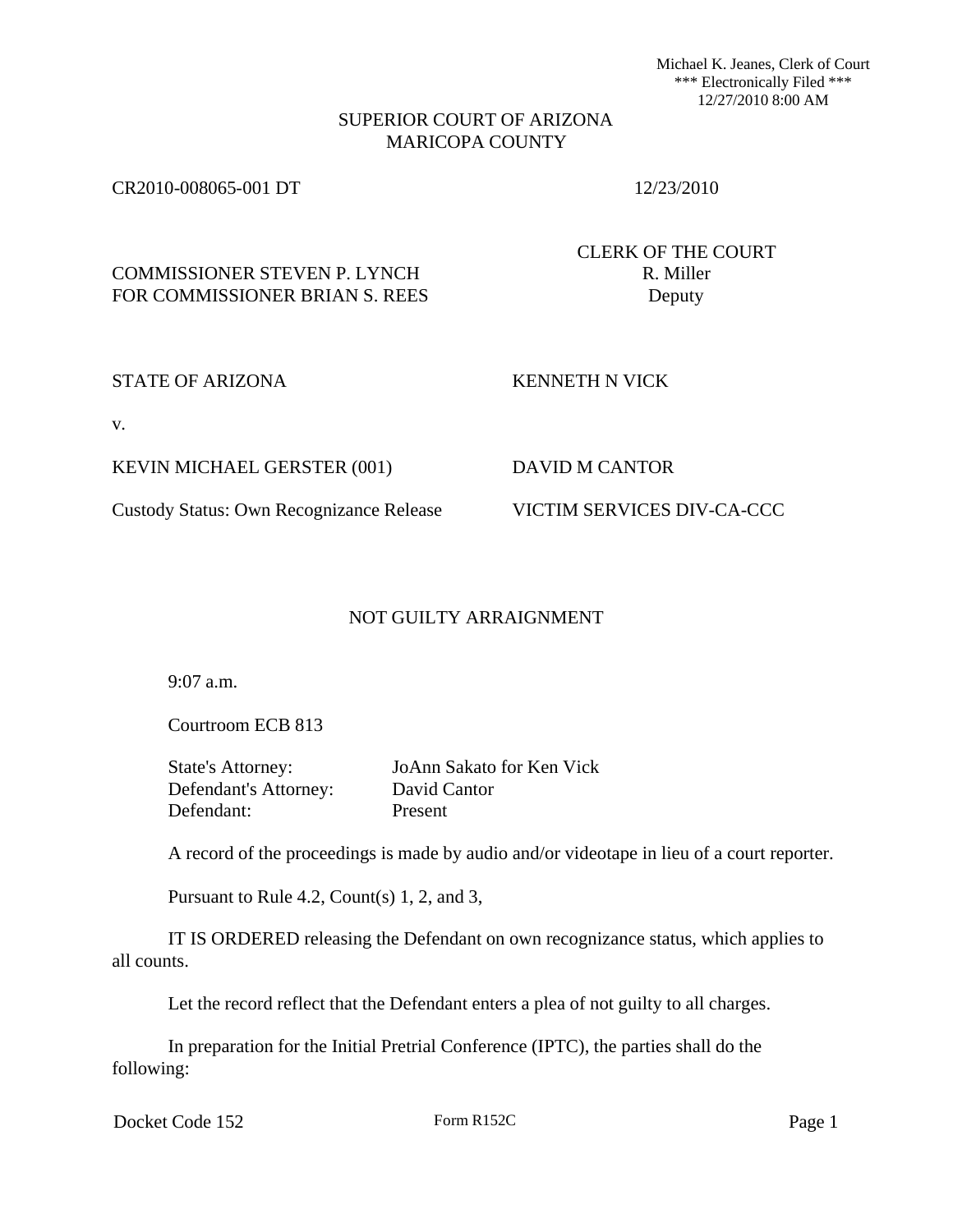## SUPERIOR COURT OF ARIZONA MARICOPA COUNTY

### CR2010-008065-001 DT 12/23/2010

1. The defense attorney shall conduct a conflicts check within the office to determine whether a conflict exists. If a conflict exists, counsel shall staff the conflict with the appropriate supervisor, and counsel shall file the appropriate Motion to Withdraw so new counsel can appear at the Initial Pretrial Conference.

2. Motions to Modify Release Conditions shall be heard at the Initial Pretrial Conference. Motions shall be filed with the assigned Commissioner not later than 10 days prior to the Initial Pretrial Conference.

3. If a plea agreement is extended by the State, the State shall extend the plea not later than 10 days before the Initial Pretrial Conference. Defense Counsel shall make reasonable efforts to present the plea to in custody defendants before the Initial Pretrial Conference.

4. Motion for Rule 11 Evaluations shall be heard at the Initial Pretrial Conference. Motions shall be filed with the assigned Commissioner not less than 10 days before the Initial Pretrial Conference.

5. Defense Counsel shall prepare and file a List of Specific Items of Discovery required under Rule 15.1 (b), but which were not disclosed. See Rule 15.2(e). Such list shall be filed with the assigned Commissioner not less than 5 days before the Initial Pretrial Conference.

6. All electronic media (audio tapes, CD's, etc.) or documents which require language translation shall be submitted to the Court Interpretation and Translation Department (CITS) on or before the IPTC hearing date.

ANY MOTION TO MODIFY RELEASE CONDITIONS, OR RULE 11 MOTIONS NOT FILED BEFORE THE INITIAL PRETRIAL CONFERENCE WILL BE HEARD AT THE COMPREHENSIVE PRETRIAL CONFERENCE BEFORE THE DESIGNATED MASTER CALENDAR JUDICIAL OFFICER. ALL MOTIONS SHALL BE IN WRITING WITH SPECIFIC FACTS TO SUPPORT THE MOTIONS.

This case is assigned to the Honorable Maria del Mar Verdin.

LET THE RECORD REFLECT the Defendant has provided proof of ten-print fingerprints in accordance with A.R.S. § 41-1750.

IT IS FURTHER ORDERED setting Initial Pretrial Conference for February 10, 2011, at 8:15 a.m. before Commissioner Lisa Roberts.